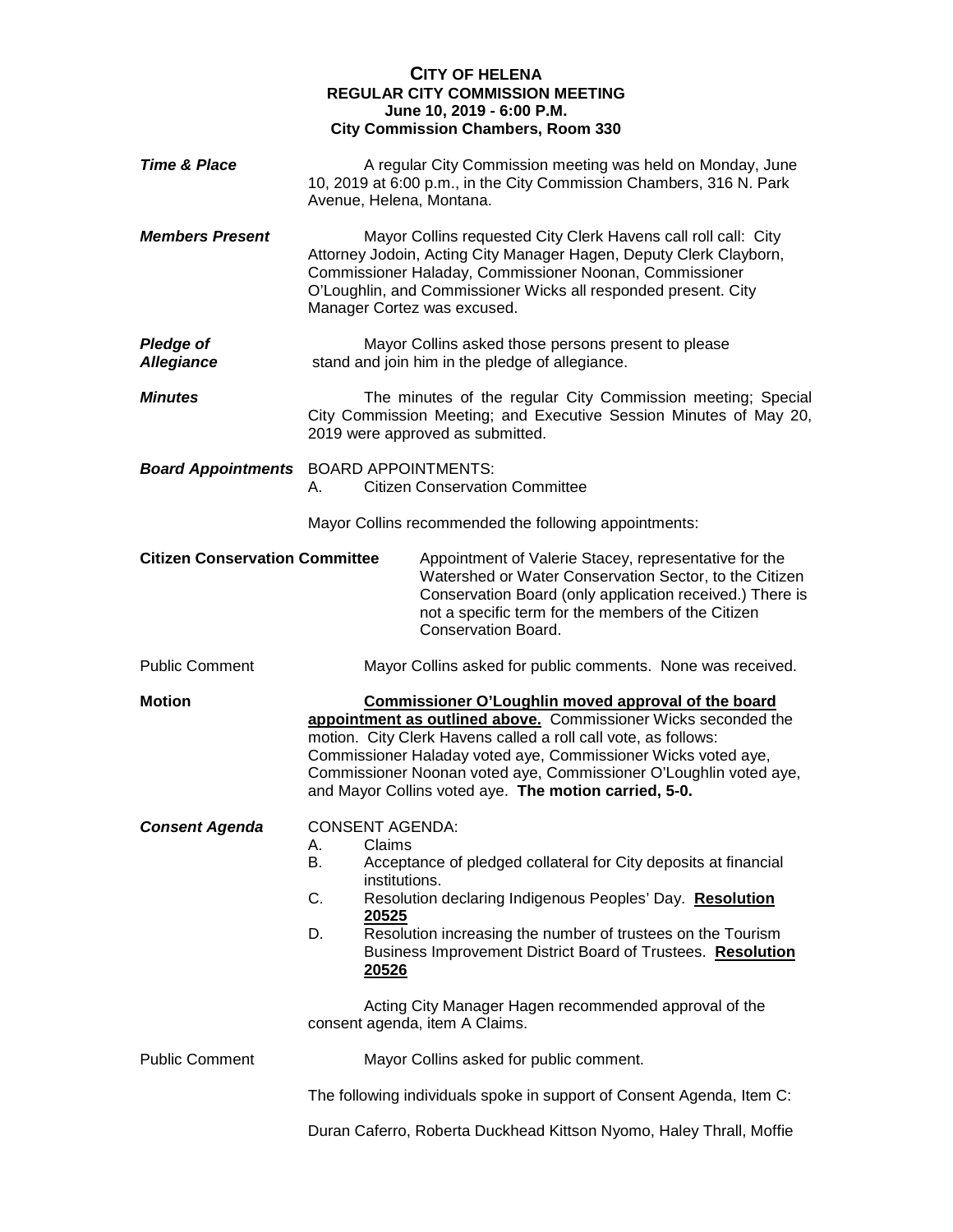|                                                  |                | Funk, Shawn Reagor, Buster Caferro, and Lana Spino.                                                                                                                                                                                                                                                                                                                                                                                                                                                                                                                                                                                                                                                                                                                                                                                                                                                 |
|--------------------------------------------------|----------------|-----------------------------------------------------------------------------------------------------------------------------------------------------------------------------------------------------------------------------------------------------------------------------------------------------------------------------------------------------------------------------------------------------------------------------------------------------------------------------------------------------------------------------------------------------------------------------------------------------------------------------------------------------------------------------------------------------------------------------------------------------------------------------------------------------------------------------------------------------------------------------------------------------|
| <b>Motion</b>                                    | motion.        | Commissioner O'Loughlin moved approval of the claims<br>and consent agenda item A - D. Commissioner Noonan seconded the                                                                                                                                                                                                                                                                                                                                                                                                                                                                                                                                                                                                                                                                                                                                                                             |
| <b>Discussion</b>                                |                | Commissioner O'Loughlin thanked Ms. Duckhead for her efforts<br>in bringing the matter addressed in item C before the Commission,<br>stating this was a positive step in the process.                                                                                                                                                                                                                                                                                                                                                                                                                                                                                                                                                                                                                                                                                                               |
| Vote                                             |                | City Clerk Havens called a roll call vote, as follows:<br>Commissioner Haladay voted aye, Commissioner Wicks voted aye,<br>Commissioner Noonan voted aye, Commissioner O'Loughlin voted aye,<br>and Mayor Pro Tem Haladay voted aye. The motions carried, 5-0.                                                                                                                                                                                                                                                                                                                                                                                                                                                                                                                                                                                                                                      |
| <b>City Commissioners</b>                        |                | <b>Communications from COMMUNICATIONS/PROPOSALS FROM CITY COMMISSIONERS</b>                                                                                                                                                                                                                                                                                                                                                                                                                                                                                                                                                                                                                                                                                                                                                                                                                         |
|                                                  | Market.        | Commissioner Noonan reminded the Commission and the public<br>the Commission and City Staff would have a booth at the Saturday                                                                                                                                                                                                                                                                                                                                                                                                                                                                                                                                                                                                                                                                                                                                                                      |
| <b>Discussion</b>                                | any questions. | Commissioner O'Loughlin requested Parking Supervisor Hewitt<br>give an update to the Commission on the Parking Kiosks and Meters.<br>Mr. Hewitt reported all on-street parking and parking lot kiosks have<br>been installed; all are functional and excepting payment. City staff has<br>been making efforts in public and business outreach on this matter.<br>June is the soft opening and no citations will be issued during this time.<br>A social media program in conjunction with the Chamber of Commerce<br>has been developed to regularly update the public. The Smart Meter<br>installation will begin next week and access to the Passport Parking app<br>will begin by July 1 <sup>st</sup> . The public is encouraged to contact the City with<br>Commissioner Wicks asked if there will be stickers on the new<br>parking meters and kiosks with information regarding the Passport |
|                                                  |                | Parking App. Supervisor Hewitt stated there would be instructional<br>stickers on the smart kiosks and meters, along with signage posted<br>throughout the parking areas.<br>Mayor Collins inquired about the coins which were not working<br>on the meters. Director Hewitt stated this matter had been addressed.                                                                                                                                                                                                                                                                                                                                                                                                                                                                                                                                                                                 |
| <b>Report of the City</b><br><b>Attorney</b>     |                | REPORT OF THE CITY ATTORNEY<br>No report given.                                                                                                                                                                                                                                                                                                                                                                                                                                                                                                                                                                                                                                                                                                                                                                                                                                                     |
| <b>Report of the City</b><br><b>Manager</b>      |                | <b>REPORT OF THE CITY MANAGER</b><br>Nothing to report.                                                                                                                                                                                                                                                                                                                                                                                                                                                                                                                                                                                                                                                                                                                                                                                                                                             |
| <b>Report from the</b><br><b>Helena Citizens</b> |                | REPORT FROM THE HELENA CITIZENS COUNCIL<br>No report given.                                                                                                                                                                                                                                                                                                                                                                                                                                                                                                                                                                                                                                                                                                                                                                                                                                         |
| <b>Regular Items</b>                             | А.             | CONSIDER A RESOLUTION OF INTENTION DECLARING THE<br>E10' OF S67.5' OF LOT 14 IN BLOCK 567 OF EASTERLY<br>ADDITION SURPLUS REAL PROPERTY AND AUTHORIZE<br>THE DISPOSAL BY QUITCLAIM DEED TO FRANK C.<br>CROWLEY AND BONNIE ADEE.                                                                                                                                                                                                                                                                                                                                                                                                                                                                                                                                                                                                                                                                     |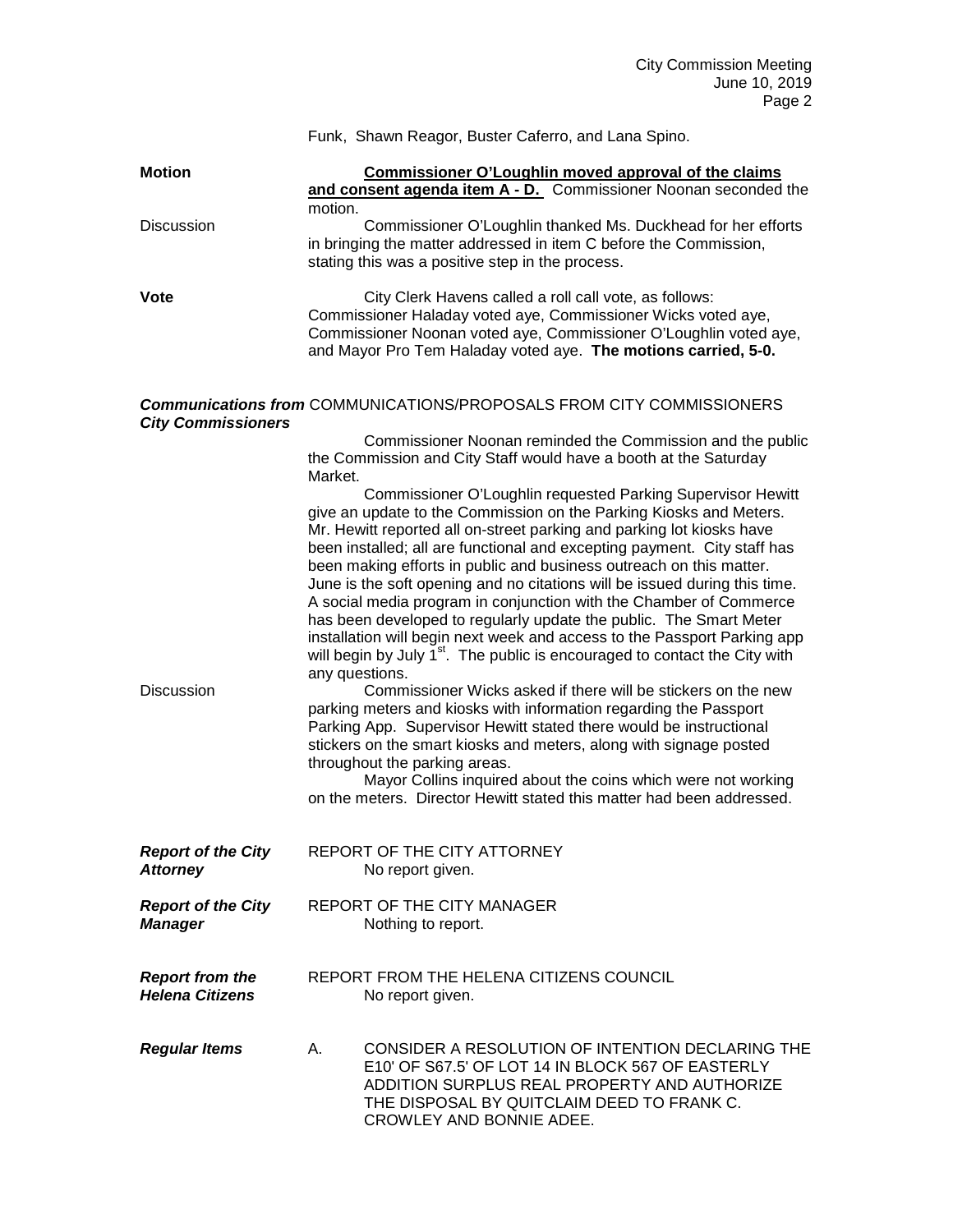| <b>Staff Report</b>   | City Attorney Jodoin reported the city is shown as the owner of<br>the above referenced property in the records of the Lewis and Clark<br>County Clerk and Recorder's Office. The property is generally east of<br>Raleigh Street and north of the platted, but undeveloped, 1st Street right-<br>of-way. The property is immediately adjacent to city open space<br>property and has been landscaped in such a fashion as to appear to be<br>private. The clerk and recorders records show this property as<br>"miscellaneous."<br>Frank Crowley who owns property adjacent to city property<br>wishes to acquire the above described property.<br>The city may have acquired the property from county via tax<br>deed since the chain of title is incomplete. A 1926 warranty deed<br>conveyed all of the south 67 1/2' of Lot 14 from Lewis and Clark County to<br>Ruth Baker. Ruth Baker then conveyed only the western 32' of Lot 14 to<br>Wilkinson. Wilkinson then conveyed that same portion to Chriske.<br>Sometime between 1926 and 1929 the entire 42' width of the south 67<br>1/2' of Lot 14 was split into 32' and 10'. The chain of title for the western<br>32' is complete and is now owned by Mr. Crowley.<br>The eastern 10' of the south 67 $\frac{1}{2}$ ' has been shown by the Lewis<br>and Clark County Recorder as city owned since the 1960s or 1970s.<br>However, the same records show all the south 67 $\frac{1}{2}$ of Lot 14 as being<br>owned by Mr. Crowley's predecessors in interest. After much research<br>by Mr. Crowley in conjunction with First Montana Title and Helena<br>Abstract and Title and the city attorney's office neither can locate a<br>document that shows how or when the city came to the eastern 10' of the<br>south 67 1/2' of Lot 14 in Block 567 of the Easterly Addition.<br>Since it is unclear whether the city has a legal or equitable<br>interest, the disposal of real property pursuant to the provisions Helena<br>City Code §1-4-17 could arguably not apply. Nevertheless, the city<br>attorney recommends that the city commission approve the "disposition"<br>without regard to legal public notice and notification of adjacent property<br>owners, pursuant to the exemption provided by §1-4-17(B), a copy of<br>which is attached. The proposal will clarify ownership of property and<br>avoid costs associated with a potential quiet title action.<br>City Attorney Jodoin recommended approval of a resolution<br>declaring the eastern 10' of the south 67.5' of Lot 14 in Block 567 of<br>Easterly Addition surplus property and authorize the disposal by<br>quitclaim deed to Frank C. Crowley and Bonnie Adee. |
|-----------------------|---------------------------------------------------------------------------------------------------------------------------------------------------------------------------------------------------------------------------------------------------------------------------------------------------------------------------------------------------------------------------------------------------------------------------------------------------------------------------------------------------------------------------------------------------------------------------------------------------------------------------------------------------------------------------------------------------------------------------------------------------------------------------------------------------------------------------------------------------------------------------------------------------------------------------------------------------------------------------------------------------------------------------------------------------------------------------------------------------------------------------------------------------------------------------------------------------------------------------------------------------------------------------------------------------------------------------------------------------------------------------------------------------------------------------------------------------------------------------------------------------------------------------------------------------------------------------------------------------------------------------------------------------------------------------------------------------------------------------------------------------------------------------------------------------------------------------------------------------------------------------------------------------------------------------------------------------------------------------------------------------------------------------------------------------------------------------------------------------------------------------------------------------------------------------------------------------------------------------------------------------------------------------------------------------------------------------------------------------------------------------------------------------------------------------------------------------------------------------------------------------------------------------------------------------------------------------------------------------------------------------------------------------------------------------------------------------------|
| <b>Public Comment</b> | Mayor Collins asked for public comment.<br>Jonathan Rhys, Title examiner for First Title Montana, spoke as<br>a representative on behalf of Crowley and Adee, requesting the<br>Commission approve the resolution.                                                                                                                                                                                                                                                                                                                                                                                                                                                                                                                                                                                                                                                                                                                                                                                                                                                                                                                                                                                                                                                                                                                                                                                                                                                                                                                                                                                                                                                                                                                                                                                                                                                                                                                                                                                                                                                                                                                                                                                                                                                                                                                                                                                                                                                                                                                                                                                                                                                                                      |
| <b>Motion</b>         | <b>Commissioner Noonan moved to approve a resolution</b><br>declaring the eastern 10' of the south 67.5' of Lot 14 in Block 567 of<br><b>Easterly Addition surplus property and authorize the disposal by</b><br>guitclaim deed to Frank C. Crowley and Bonnie Adee. Commissioner<br>Haladay seconded the motion. City Clerk Havens called a roll call vote,<br>as follows: Commissioner Haladay voted aye, Commissioner Wicks<br>voted aye, Commissioner Noonan voted aye, Commissioner O'Loughlin<br>voted aye, and Mayor Pro Tem Haladay voted aye. The motion<br>carried, 5-0. Resolution 20527                                                                                                                                                                                                                                                                                                                                                                                                                                                                                                                                                                                                                                                                                                                                                                                                                                                                                                                                                                                                                                                                                                                                                                                                                                                                                                                                                                                                                                                                                                                                                                                                                                                                                                                                                                                                                                                                                                                                                                                                                                                                                                     |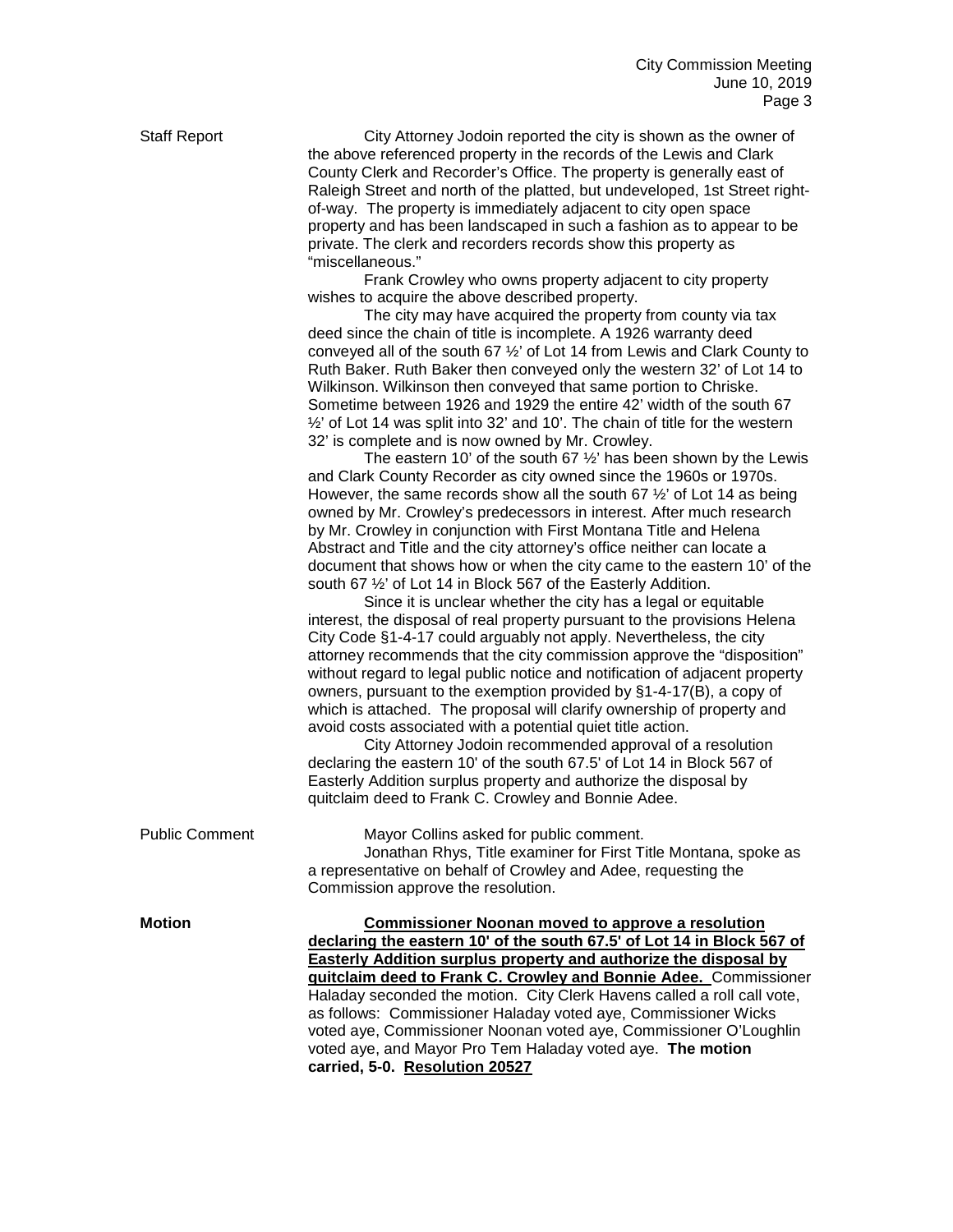## *Public Hearings* PUBLIC HEARINGS

A**.** CONSIDER A RESOLUTION DECLARING THE OLD BUS DEPOT OWNED BY THE CITY OF HELENA SURPLUS REAL PROPERTY AND AUTHORIZING DISPOSAL BY SOLICITING REQUESTS FOR PROPOSALS FOR ITS REDEVELOPMENT.

Staff Report Community Development Director Sharon Haugen reported the property in question is located at 630 N. Last Chance Gulch. The City first purchased last Chance Gulch in 1984. The site consists of two structures and other site improvements on a 24,987 SF lot. This City property was identified in the Downtown Neighborhood Plan as an underutilized parcel owned by the City and would be an excellent candidate for redevelopment. The City has chosen to do a Request for Proposal (RFP) process for solicitation of proposals for the redevelopment of the property on how to best re-use this parcel. The RFP process would have two connected but independent steps. The first step is an advertisement for "Request for Proposal for sale by the City of Real Property." The purpose of this RFP is to garner proposals leading to strategic redevelopment of the site. The evaluation criteria for the proposals include: a) downtown impact; b) mixed use with commercial space on the ground floor; c) a possible housing component, (If housing is included, the proponent will be asked to include mixed-income housing (for example at least 25 % of the proposed units affordable to houses at or below 120% of Area Median Income) ; d) community benefit; and e) capacity. The top three proposals would then be invited to submit a full proposal. A review committee consisting of MBAC representatives; HBID representatives; other economic intermediaries and City staff will review the proposals make a recommendation to the City Commission for final approval.

> Section 1-4-17 of Helena City Code sets forth the process for sale, disposal or lease of real property owned by the city. Letters were sent to property owners within 300 feet of the parcel, and two legal notices were published in the Helena Independent Record. At this time no one has contacted the Community Development Department with any concerns. The Department has been received several inquiries regarding the property, and proposes the City declare the old bus depot surplus real property and solicit proposals for its redevelopment

> The property is located in the Downtown Urban Renewal District and is one of the city-owned parcels identified in the Downtown Neighborhood Plan as having potential for redevelopment. By using the RFP process for disposal, the City can better ensure that the redevelopment of the parcel meets the goals of that plan. In addition, the City will no longer have to maintain the buildings and the property. Any new buildings constructed on the site will meet all the current building and energy codes, resulting in a more energy efficient structure.

> Director Haugen recommended approval of a resolution declaring the old bus depot owned by the City of Helena surplus real property and authorizing disposal by soliciting requests for proposals for its redevelopment.

Discussion Commissioner O'Loughlin asked for the appraised value of the land. Director Haugen stated the appraisals ranged from approximately \$350,000 -\$400,000.

> Commissioner Wicks thanked Director Haugen and City Staff for their efforts on this project, stating this was an opportunity to dispose of surplus property by the City and offer great community benefit.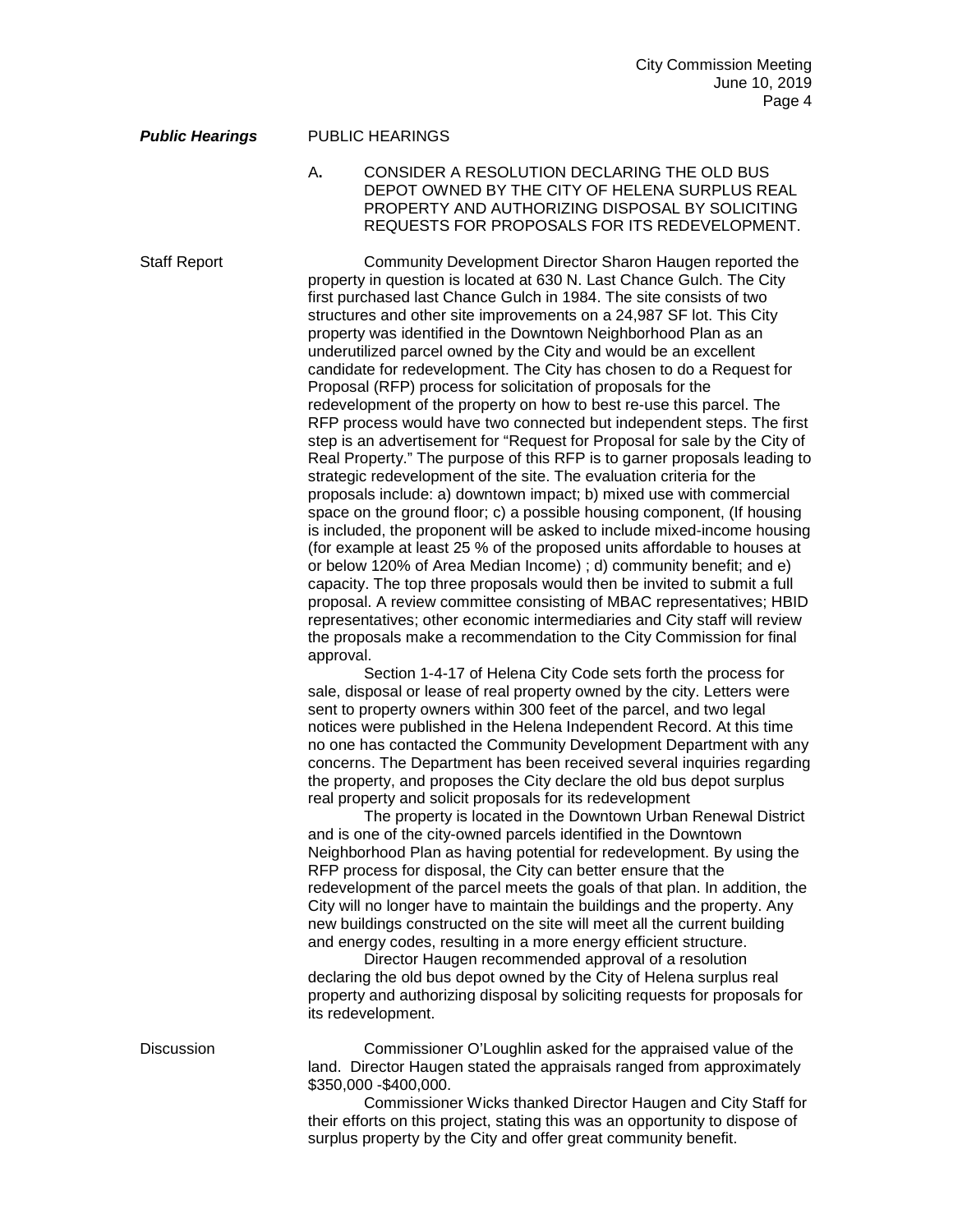| <b>Public Testimony</b> | Mayor Collins declared the public portion of the hearing open<br>and called for any public testimony.<br>There being no public testimony, Mayor Collins closed the public<br>portion of the hearing.                                                                                                                                                                                                                                                                                                                                                                                                                                                                                                                                                                                                                                                                                                                                                                                                                                                                                                                                                                                                                                                                                                                                                                                                                                                                                                                                                                                           |
|-------------------------|------------------------------------------------------------------------------------------------------------------------------------------------------------------------------------------------------------------------------------------------------------------------------------------------------------------------------------------------------------------------------------------------------------------------------------------------------------------------------------------------------------------------------------------------------------------------------------------------------------------------------------------------------------------------------------------------------------------------------------------------------------------------------------------------------------------------------------------------------------------------------------------------------------------------------------------------------------------------------------------------------------------------------------------------------------------------------------------------------------------------------------------------------------------------------------------------------------------------------------------------------------------------------------------------------------------------------------------------------------------------------------------------------------------------------------------------------------------------------------------------------------------------------------------------------------------------------------------------|
| <b>Motion</b>           | <b>Commissioner Wicks moved to approve resolution</b><br>declaring the old bus depot owned by the City of Helena surplus<br>real property and authorizing disposal by soliciting requests for<br>proposals for its redevelopment. Commissioner Haladay seconded<br>the motion.                                                                                                                                                                                                                                                                                                                                                                                                                                                                                                                                                                                                                                                                                                                                                                                                                                                                                                                                                                                                                                                                                                                                                                                                                                                                                                                 |
| <b>Discussion</b>       | Commissioner O'Loughlin stated she was in support of this<br>proposal, and was hopeful the 45 day timeline for the RFP would be<br>enough to get the best proposals possible. She urged patience on<br>behalf of the City to ensure the best proposals are received from those<br>interested parties.<br>Commissioner Haladay echoed support of the previous<br>comments and thanked the City Staff for their thoughtful efforts, and<br>making this a flexible process.<br>Commissioner Noonan thanked the City Staff for making this<br>process an inclusive one.                                                                                                                                                                                                                                                                                                                                                                                                                                                                                                                                                                                                                                                                                                                                                                                                                                                                                                                                                                                                                            |
| Vote                    | City Clerk Havens called a roll call vote, as follows:<br>Commissioner Wicks voted aye, Commissioner Haladay voted aye,<br>Commissioner Noonan voted aye, Commissioner O'Loughlin voted aye,<br>and Mayor Pro Tem Haladay voted aye. The motion carried, 5-0.<br><b>Resolution 20528</b>                                                                                                                                                                                                                                                                                                                                                                                                                                                                                                                                                                                                                                                                                                                                                                                                                                                                                                                                                                                                                                                                                                                                                                                                                                                                                                       |
|                         | CONSIDER FIRST PASSAGE OF ORDINANCES NECESSARY<br>B.<br>TO CREATE AND ESTABLISH THE DOWNTOWN (DT) AND<br>TRANSITIONAL RESIDENTIAL (TR) ZONING DISTRICTS AND<br>ATTENDANT REGULATIONS.                                                                                                                                                                                                                                                                                                                                                                                                                                                                                                                                                                                                                                                                                                                                                                                                                                                                                                                                                                                                                                                                                                                                                                                                                                                                                                                                                                                                          |
| <b>Staff Report</b>     | Community Development Director Sharon Haugen introduced<br>Planner Ellie Ray from the Community Development staff to present this<br>evenings proposal. Ms. Ray reported in 2017, the planning process<br>began to develop and new mixed-use district for the city's downtown, in<br>alignment with the 2011 Growth Policy and the Downtown Neighborhood<br>Plan. The code devised as part of the Zoning Commission's planning<br>process has led to the creation of two new, proposed land use districts:<br>the Downtown and Transitional Residential Districts. The Downtown<br>District's intent is to promote mixed-use development and, by extension,<br>bring renewed vitality to the city's historic downtown core in a manner<br>that is sustainable and inclusive to current and prospective residents,<br>businesses, and developers alike. The Transitional Residential District is<br>intended to serve as a transitional buffer between the Downtown District<br>and the residential districts bordering the downtown, with shorter height<br>and, by extension, decreased density. The two new districts will<br>ultimately replace the nine existing district that comprise the historic<br>downtown core, in an effort to streamline the development permitting<br>process for the area.<br>On March 13, 2018, the City of Helena Zoning Commission held<br>a hearing and recommended amending City Code to establish<br>regulations for both a Downtown District and a Transitional Residential<br>District, thereby affirming that the proposed districts' code changes are |
|                         | both consistent with the 2011 Growth Policy and Montana zoning criteria.                                                                                                                                                                                                                                                                                                                                                                                                                                                                                                                                                                                                                                                                                                                                                                                                                                                                                                                                                                                                                                                                                                                                                                                                                                                                                                                                                                                                                                                                                                                       |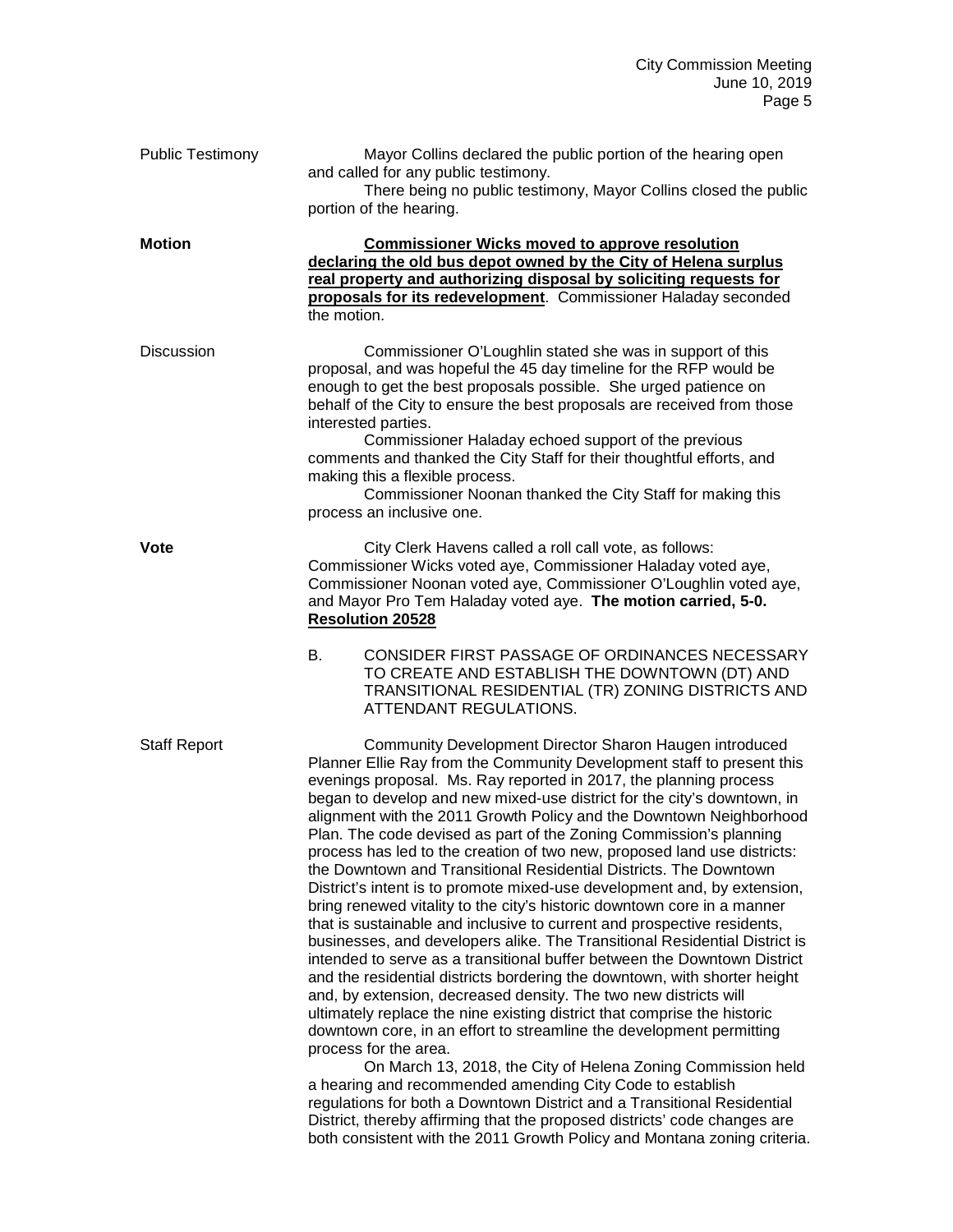Due to the scope of this rezoning effort, City staff spent the past year meticulously refining the language to assure the proposed changes are consistent with the current format of the adopted City Code, addressing errors of consistency between the proposed code language and existing chapters, reducing redundancies between the proposed and existing code, and parsing out the language into separate ordinances for chapters affected by the language update.

In recent months, City staff have conducted a public information session in March— and scheduled a further event for June 13, 2019—to present information about the proposed zoning changes and to allow the public to comment on the final code language and boundary. Thirty-three business owners, residents, developers, and commercial realtors attended the first event. Following this meeting, city staff met with the Zoning Commission to further refine code wording and review permitted and non-permitted uses. The Downtown and Transitional Residential Districts will promote mixed-use development patterns in the city's historic downtown core, in a manner that is consistent with both the 2011 Growth Policy and the 2016 Downtown Neighborhood Plan. Commercial development within city limits may produce lower resource(s) and infrastructural impacts by promoting the reuse of an undeveloped site with connections to City services and infrastructure. However, the implementation of zoning that includes building design standards and regulation of location of buildings and parking lots may make existing buildings nonconforming.

Ms. Ray reported the public commentary received by staff ahead of and following a public meeting in late March consisted of businesses, developers, and select residents, which was generally positive and in support of the proposed changes. However, a second group of comments were collected from a neighborhood group which expressed concerns over potential inclusion in the Transitional Residential District. Dan and Cynthia O'Leary, the neighborhood's organizers and spokespeople, had ongoing discussions with the City staff in recent months to clarify facets of the proposed code as it would apply to them, both verbally and in writing. The group was concerned over the allowable uses in the Transitional Residential District, especially taverns, certain retail operations, and increasing numbers of general professional uses, among other uses. They did not object to all proposed use changes for their neighborhood, but felt it was generally incompatible with the fabric their neighborhood because of the problematic uses. Due to the outreach of this group and their dialogue with the City staff, Director Haugen and Manager Cortez supported a decision to remove this 4 block section from the proposed district map, and to address this area individually at a later time for possible re-zoning. Due to outreach by Director Haugen, City staff had also received responses from several of those who would be impacted by the regulations, making them nonconforming. God's Love's staff/board understands the concept of grandfathering, and have no initial plans to expand. However, they are concerned about the impact of being non-permitted on long-term operations, and wish to continue operations in the downtown area, where most of their clients utilize services. Michael O'Neil (HHA) wrote an email cautioning against outright disallowance of shelters in the downtown, strongly advocating for at least allowing them by CUP, as currently is allowed. Last Chance Casino, Gold Bar, Rialto, Miller's Crossing, and Sapphire all expressed a general concern over transferability of liquor licenses upon sale, and the ability to continue operations, generally. While none of the listed establishments have plans to expand, they may wish to add gaming machines. However, it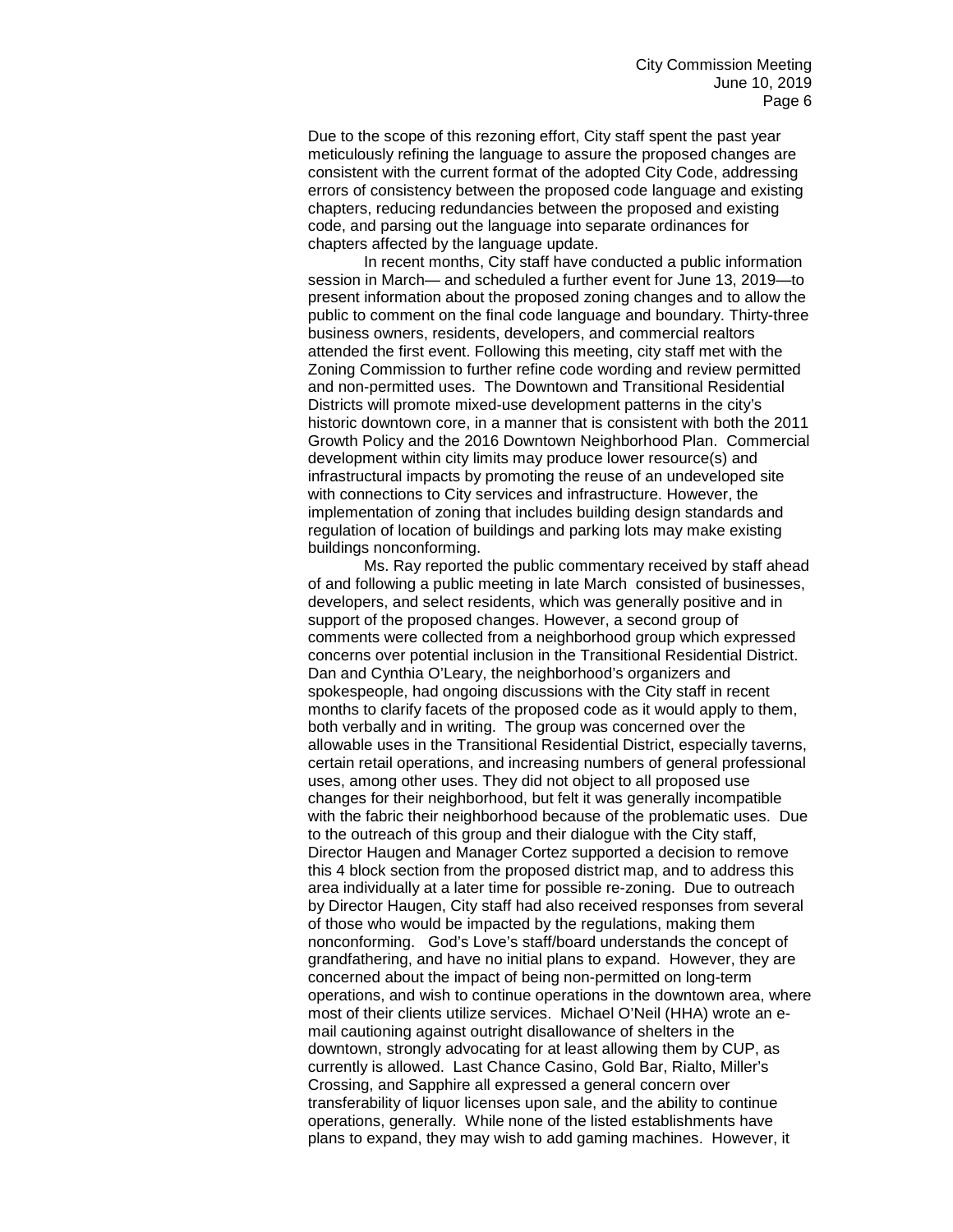was felt the CUP process could adequately address concerns to public. Last Chance Casino is resistant to any additional restrictions on casinos, and sees design standards and a limit to development potential on their property.

Director Haugen and City Staff recommended the following motions:

1. Move to approve first passage of an ordinance creating the Downtown and Transitional Residential Zoning Districts and uses allowed therein by amending Chapter 2 of Title 11 of the Helena City Code.

2. Move to approve first passage of an ordinance establishing district dimensional and design standards for the Downtown and Transitional Residential Districts by amending Chapter 4 of Title 11 of the Helena City Code.

3. Move to approve first passage of an ordinance limiting setback variances in the Downtown and Transitional Residential Districts by amending Chapter 5 of Title 11 of the Helena City Code.

4. Move to approve first passage of an ordinance establishing Downtown and Transitional Residential District zoning regulations by adopting Chapter 9 of Title 11 of the Helena City Code.

5. Move to approve first passage of an ordinance establishing off-street parking regulations in the Downtown and Transitional Residential Districts by amending Chapter 22 of Title 11 of the Helena City Code.

6. Move to approve first passage of an ordinance establishing sign regulations for the Downtown and Transitional Residential Districts by amending Chapter 23 of Title 11 of the Helena City Code.

7. Move to approve first passage of an ordinance amending chapter 13 of Title 7 of the Helena City Code to allow sandwich board signs as a permitted encroachment.

Discussion Commissioner Noonan asked Ms. Ray if there had been any changes to the map since the previous discussions. Ms. Ray confirmed the map did include the changes, as result of the neighborhood group and approved by the City Manager.

> Commissioner O'Loughlin asked Ms. Ray if the Benton/Lyndale/Getchell area would remain zoned as it is currently. Ms. Ray stated the City Staff had been working with the residents in the area, and they were not opposed to the Transitional District as a whole, and they want to work with City staff to determine a more suitable zoning alternative in the future that would meet their needs and move toward greater conformance with the Growth Policy. However, until such time the area would remain zoned as R2 and R3 residential districts throughout.

> Commissioner O'Loughlin asked Ms. Ray to confirm the Casinos, Pre-release Centers, and Homeless Shelters would be permissible use in the proposed plan for this evenings vote. Ms. Ray confirmed they were permissible in the Downtown District with this proposed plan, but would not be allowable in the Transitional Residential District.

Public Testimony Mayor Collins declared the public portion of the hearing open and called for any public testimony.

> Dax Cetraro, owner Rialto Bar, spoke against any further restrictions on businesses which have gaming machines, as well as,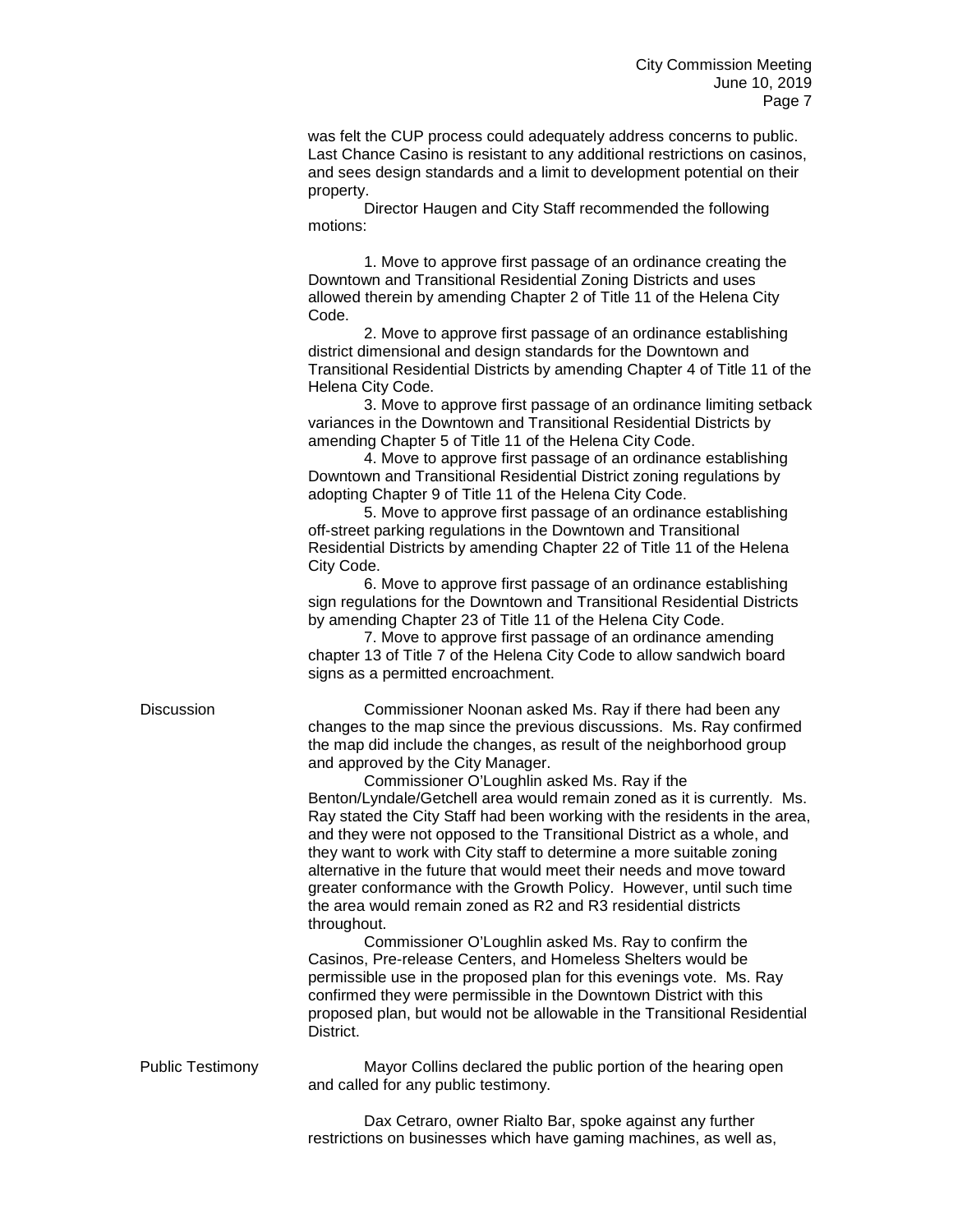liquor licenses, urging the Commission to consider the impact on entertainment businesses like his, and the relationship to the future growth of the Downtown District.

Dan O'Leary, 902 N. Park, spoke on behalf of the residents of their 4 block area referenced in the City Staff report. He expressed some concerns over the Transitional District land uses listed in the proposed re-zoning, but stated the group he represented was encouraged by the City staff outreach and looked forward to further discussion to come to a zoning alternative which was more amenable to the neighborhood. He asked the commission to take their public commentary into consideration, when voting.

Mike McCabe, former chairman of the Zoning Commission, spoke in favor of the Transitional District, and stated the zoning commission had taken public safety and welfare into consideration, and this was a mixed-use proposal to bring housing back to the downtown area.

Rebecca Harbage, Zoning Commission Member, spoke in favor of the re-zoning ordinance. Ms. Harbage reiterated many of the remarks of Mr. McCabe, including the careful consideration of public welfare and safety when developing the plan. She stated the Zoning Commission was open to working with residents in the surrounding areas, City Staff and the City Commission. Lastly, she stressed the importance of housing as part of the plan, in revitalizing the Downtown District.

Mark Roylance, member of Business Improvement District Board, spoke in favor of the Transitional Residential District, and urged the Commission to take the downtown master plan into consideration when deliberating this issue.

Ann Truesdale, resident of the Benton/Lyndale/Getchell area, spoke in opposition of the proposed Zoning expanding into her neighborhood; however she spoke in opposition to the restrictions on Emergency Shelters expansion in the current zoning proposal.

Mark Ophus, Zoning Commission Member, asked for the Commission support of the changes to the Ordinances. He stated the Zoning Commission would be open to fine-tuning of the current plan.

Richard Boyd, 913 N. Park, asked the commission to consider the wishes of the residents in the Benton/Lyndale/Getchell area when voting.

Joy Jean Cocher, 811 N. Benton, spoke in opposition of the Transitional Residential District, and submitted letter to the Commission. Don Johnson, 913 N. Park, spoke.

Wayne Cray, 938 N. Park, spoke in opposition of the Transitional Residential District.

Rex Sealey, former member of the Zoning Commission, spoke in favor of the re-zoning, and as a business owner and property owner in the Downtown area, he stated the tenants in his multiple properties in the Benton area were all supportive of the changes.

Mark Lawberg, realtor, spoke in opposition to the Transitional Residential District in the Getchell/Placer area, but was supportive of the efforts to revitalize the Downtown District.

There being no more public testimony, Mayor Collins closed the public portion of the hearing.

Discussion Commissioner Haladay asked for clarification on the Ordinances being considered this evening asking if the commission voted to pass the ordinances as written this evening, would Casinos and Emergency Service Shelters be permissible uses in the Downtown District, not the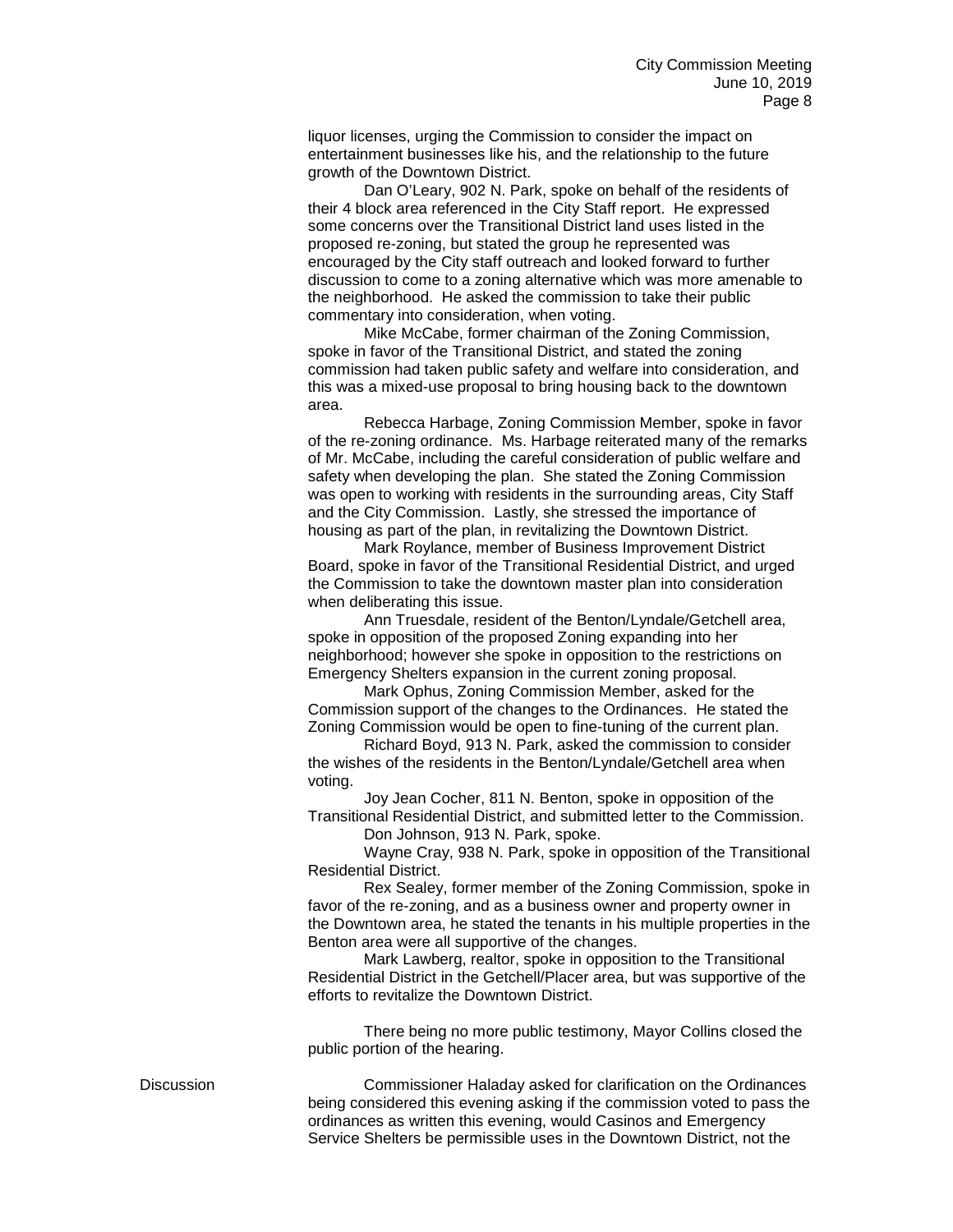Transitional Residential District. Director Haugen confirmed this. Director Haugen further stated, currently these types of businesses were required to operate under a CUP, but would no longer be required under this proposal. Commissioner Haladay asked if businesses which currently exist in the current Zoning map "grandfathered" in, if upon passage of the ordinance they are then considered non-conforming. Director Haugen responded the businesses which are currently in the Districts affected by this proposal would be considered non-conforming use, commonly referred to "grandfathered" which allows the business to continue to operate, without further expansion of the business, generally considered expansion of the building footprint of the business. Director Haugen also stated non-conforming businesses which do not discontinue their operations, can transfer their "grandfathered" status upon the sale of the business. Commissioner Haladay asked Director Haugen if the commission, upon further deliberation of the permissible use recommendations regarding Emergency Shelters and Casinos, decided to instead make this a CUP process, would this be essentially maintaining the status quo. Director Haugen confirmed.

Commissioner Noonan asked where the definition of "Casino," as it pertains to the Zoning Code originates from. Director Haugen stated the gaming licenses were regulated by State Law, however as it pertains to the Zoning Ordinances, 6 or more machines would be considered a "Casino."

Mayor Collins asked for confirmation on the definition of "Casino." Director Haugen stated an establishment which has 6 or more gaming machines would need to obtain a CUP.

Commissioner Wicks asked if the City's ordinance mirrored the State law. Director Haugen referred to City Attorney Jodoin. City Attorney Jodoin outlined the state law which defines the state code for gaming licenses, which does not include "Casino" as a legal definition, and it is City Code which triggers the CUP and defines an establishment as a "Casino" at 6 or more machines.

Commissioner O'Loughlin asked for confirmation that staff proposed removing the neighborhood area. Commissioner O'Loughlin stated there will be some challenges in the adoption of the ordinances, as they are written currently, and seeks further refinement on the ordinances before final adoption, and refinement of the CUP process.

Commissioner Noonan stated he supported the removal of the neighborhood in question, and stated he was open to further refinement of the details of the Zoning Commissions proposal before final passage. He encouraged those interested parties to consider the amount of effort, time and research which was taken into this proposal by all entities prior to making these recommendations.

Commissioner Wicks thanked all those individuals who spoke in public testimony this evening, and thanked the Zoning Commission for their work over the last two years. Commissioner Wicks noted after tonight's first passage this evening, there will be continued discussions and considerations before final passage.

Commissioner Haladay reiterated Commissioner Wicks's thoughts, and stated there should be further discussions on the CUP process in conjunction with further refinement of the ordinances before final passage. He supported further discussions with all relevant parties.

**Motion Commissioner Noonan moved to approve first passage of an ordinance creating the Downtown and Transitional Residential Zoning Districts and uses allowed therein by amending Chapter 2 of Title 11 of the Helena City Code.** Commissioner Wicks seconded the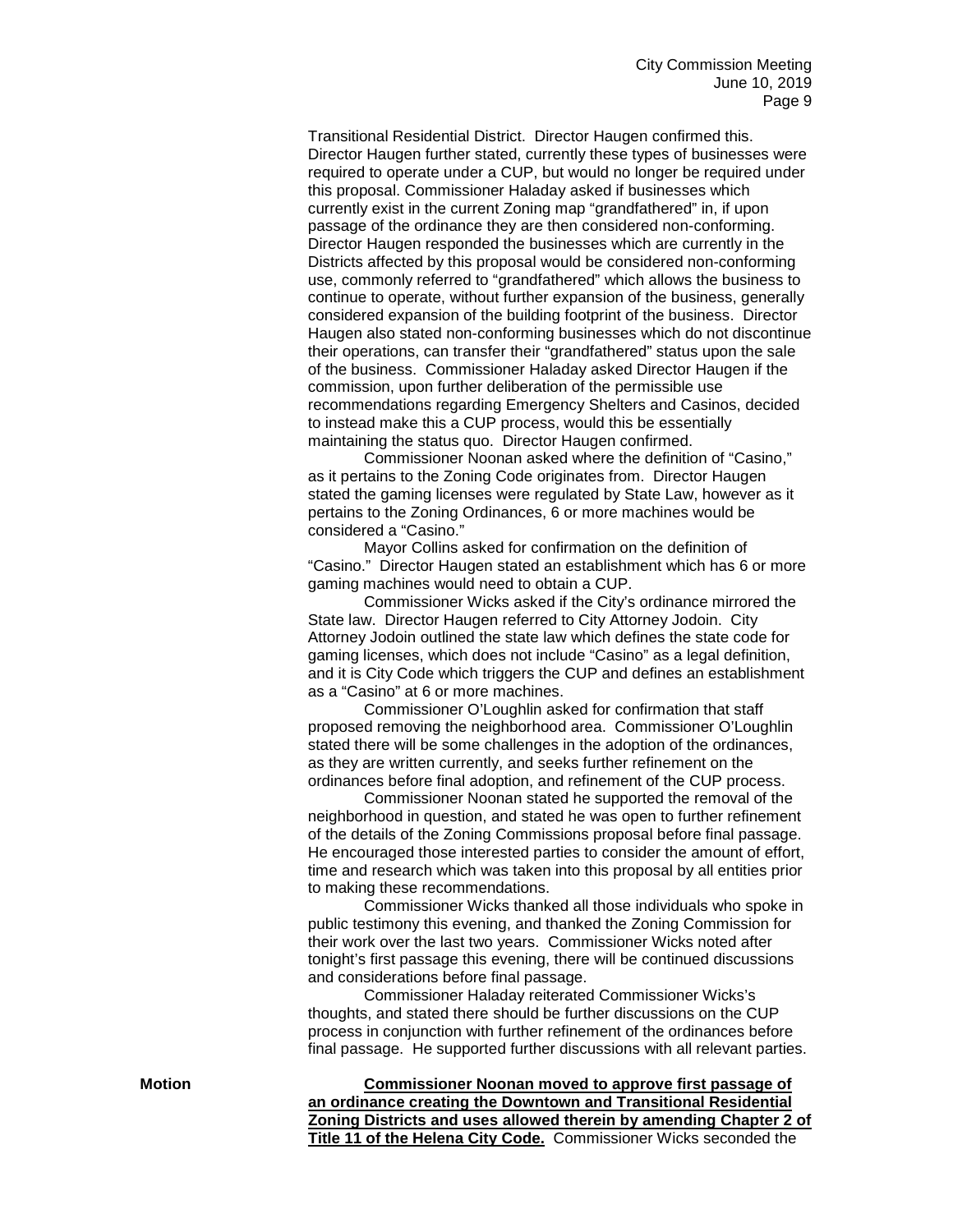motion. City Clerk Havens called a roll call vote, as follows: Commissioner Haladay voted aye, Commissioner Wicks voted aye, Commissioner Noonan voted aye, Commissioner O'Loughlin voted aye, and Mayor Collins voted aye. **The motion carried, 5-0. Ordinance 3256.**

**Commissioner Haladay move to approve first passage of an ordinance establishing district dimensional and design standards for the Downtown and Transitional Residential Districts by amending Chapter 4 of Title 11 of the Helena City Code.** Commissioner Noonan seconded the motion. City Clerk Havens called a roll call vote, as follows: Commissioner Haladay voted aye, Commissioner Wicks voted aye, Commissioner Noonan voted aye, Commissioner O'Loughlin voted aye, and Mayor Collins voted aye. **The motion carried, 5-0. Ordinance 3257.**

**Commissioner Wicks moved to approve first passage of an ordinance limiting setback variances in the Downtown and Transitional Residential Districts by amending Chapter 5 of Title 11 of the Helena City Code.** Commissioner Haladay seconded the motion. City Clerk Havens called a roll call vote, as follows: Commissioner Haladay voted aye, Commissioner Wicks voted aye, Commissioner Noonan voted aye, Commissioner O'Loughlin voted aye, and Mayor Collins voted aye. **The motion carried, 5-0. Ordinance 3258.** 

**Commissioner O'Loughlin moved to approve first passage of an ordinance establishing Downtown and Transitional Residential District zoning regulations by adopting Chapter 9 of Title 11 of the Helena City Code.** Commissioner Noonan seconded the motion. City Clerk Havens called a roll call vote, as follows: Commissioner Haladay voted aye, Commissioner Wicks voted aye, Commissioner Noonan voted aye, Commissioner O'Loughlin voted aye, and Mayor Collins voted aye. **The motion carried, 5-0. Ordinance 3259.**

**Commissioner Haladay moved to approve first passage of an ordinance establishing off-street parking regulations in the Downtown and Transitional Residential Districts by amending Chapter 22 of Title 11 of the Helena City Code.** Commissioner Wicks seconded the motion. City Clerk Havens called a roll call vote, as follows: Commissioner Haladay voted aye, Commissioner Wicks voted aye, Commissioner Noonan voted aye, Commissioner O'Loughlin voted aye, and Mayor Collins voted aye. **The motion carried, 5-0. Ordinance 3260.**

**Commissioner Noonan moved to approve first passage of an ordinance establishing sign regulations for the Downtown and Transitional Residential Districts by amending Chapter 23 of Title 11 of the Helena City Code.** Commissioner Haladay seconded the motion. City Clerk Havens called a roll call vote, as follows: Commissioner Haladay voted aye, Commissioner Wicks voted aye, Commissioner Noonan voted aye, Commissioner O'Loughlin voted aye, and Mayor Collins voted aye. **The motion carried, 5-0. Ordinance 3261**

**Commissioner O'Loughlin moved to approve first passage of an ordinance amending chapter 13 of Title 7 of the Helena City Code to allow sandwich board signs as a permitted encroachment.**